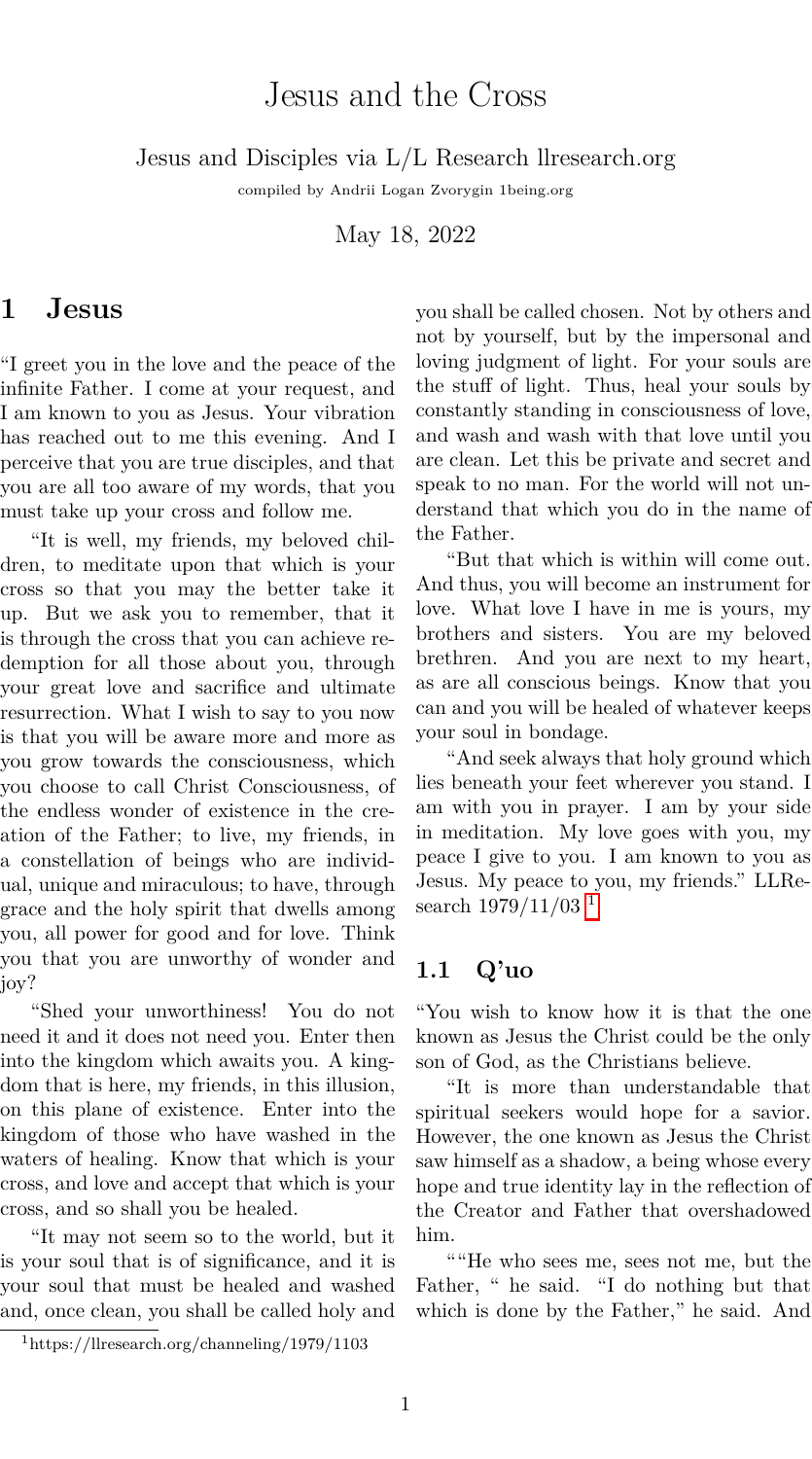he said then too, "All these things you shall do, and greater also."

"We realize that all these things are written down that we have quoted, that they have been there for scholars to see, for priests to teach, for your many years. Yet, because the concept of a channeled life is foreign to those who wish to preserve that which you call the ego, it has not been seen that the master known as Jesus was transparent and became, though human, a living channel through which could flow undistorted the powerful and perfecting love of the one infinite Creator.

"The master known as Jesus was a man, living a channeled or inspired and very impersonal life, yet containing and expressing emotion and affection. The master known as Jesus saw a pattern emerge during the short time of his actual ministry. It was the pattern of a warlike people, his own people, the Jews, who wished to become again a great kingdom as it had been at one time. It was felt by this teacher that as had his friend John the Baptist gone, so would he.

"He wished for his people a realization. He wished them to realize and truly know that their identity, their nationhood, and their kingdom was eternity itself. He wished them to lay down those weapons which make kingdoms of Earth and pick up instead those tools of peace and love which might create the growing and life-giving knowledge of a greater life, a greater kingdom than this Earthly one. Thirdly, this entity wished by his death to be remembered as one who intended to die of love for those who killed him.

"He wished to be remembered as one who loved. He wished to be a symbol of that greater kingdom which was the true kingdom of his people and all people. His instructions about bread and wine were that these be taken in remembrance, that when this food was taken, it would be food not of this Earth, not filling the hunger of this illusory plane, but, rather, he hoped that it might be seen as the true manna which is infinite and which feeds an infinite hunger—the thirst for truth and right action.

"Above all, he did not intend that any who wished to be a disciple rest back upon his laurels and think again and again in gratitude upon the savior while continuing a life which was uninformed by those principles which the one known as Jesus taught. Indeed, the master known as Jesus had a stark vision of the nature of this illusion you experience. He saw the type of consciousness which you share, with all of its distortions and limitations, as producing a situation in which martyrdom was the nature of the life experience. The brevity of life within the physical body was a melancholy fact to him. The master wished therefore to imbue the suffering, the martyrdom of brief lives with a deep and abiding sense of the value and worth of the sacrifice of living a life.

"His instructions to his disciples included these words, "If you wish to follow me, take up your cross and follow." This entity also said, "Be ye whole or perfect as the Father is whole or perfect." The discipleship hoped for, that is, the discipleship which Jesus the Christ hoped to inspire, was a discipleship of sacrifice, the sacrifice of attachment to treasure, the sacrifice of the overwhelming attachment which most entities feel to doubt, despair, darkness of mind and disconsolation.

"This entity believed wholeheartedly with every fiber of its being that the kingdom which he called Heaven was within and all about all of us. He saw the kingdom of Heaven in seeds, in fields, in the leaven of a loaf and in the heart of any human being. He hoped by rising again to give hope to those whom he knew and loved. He hoped that those whom he had left behind would share the excitement of eternity. Many others have seen souls who have left the Earth world, have spoken to them, have touched them, and have known that life is, indeed, an infinite process. The one known as Jesus the Christ also wished to leave this remembrance behind—and this he did." LL-Research 1987/09/13 [2](#page-1-0)

### **2 Hatonn**

"It is said, my friends, that the one known as Jesus was incarnate by a virgin and was made man and dwelt among men and by them was crucified. This, my friends, is a much misunderstood story, a much misunderstood example, and a vastly underrated life. Around it has been built a great organi-

<span id="page-1-0"></span><sup>2</sup>https://llresearch.org/channeling/1987/0913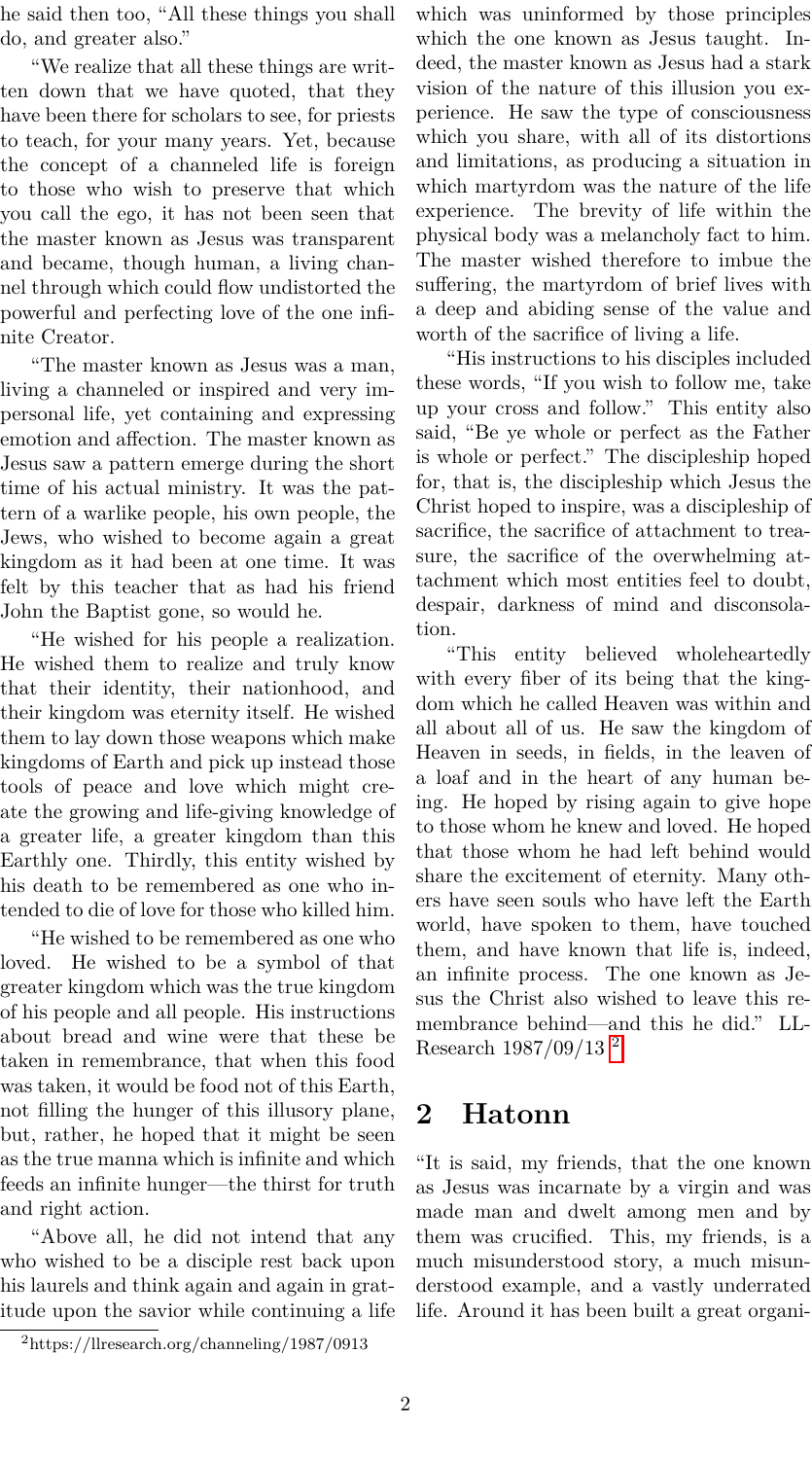zation, all too lacking in the one thing that the entity known as Jesus to you desired and that is, my friends, the experience of being one with the Creator.

"The one whom we call Amira and whom you call Jesus did not desire to eliminate from his disciples' lives cares and concerns about the state of their spiritual wellbeing. Indeed, he constantly urged his disciples to become more close to perfection. And it is written in your holy works that he said, "Be perfect as your Father is perfect," and again, "It is not I that do these things, but my Father."

"My friends, as you go through your daily lives, so much of your attention is consumed with the needs of your physical vehicles, the security, your comfort, the enjoyment of your personality. But let us look at what is known as the virgin birth, that event which is celebrated every year by your peoples and that event which almost no one believes and even fewer understand. You, yourselves, my friends, are at some stage of holy conception by the inspirited self, that self who you really are. This self was not conceived by man but came to this plane of existence and to the human race asleep in a body, the physical vehicle.

"The physical conception was, of course, not immaculate but the spiritual conception which each of you who seek are attempting to further is totally immaculate and takes place within what we may call your heart of hearts, within your deepest inner self. And like an infant, the spiritual self must be nurtured, loved and nourished through meditation and through as much right action as you can possibly interject into your daily lives.

"We realize that this seems to be an inhumanly difficult thing many times but once an understanding of the love of the infinite Creator has been realized, that which is difficult will become obvious. That which is crooked will be made straight." LLResearch  $1980/11/30$  $1980/11/30$  $1980/11/30$ <sup>3</sup>

### **3 Amira**

"I greet you in the love and the light of the Father. I am Amira. My children, you call to me and I come, but am I not always with you? Is my peace not in you? My incarnation is known to you and still you seek as if I were not here. I am with you always and yet it is not I nor all those things which I say. Ah, but those things given me by the Father, let it be so with all ... I am Amira. I am with you in the love and the light of the one infinite Creator." LLResearch 1981/12/20 [4](#page-2-1)

"A-mi-ra, A-mi-ra, A-mi-ra, A-mi-ra, Ami-ra. I am Amira. I am with you in the love and the light of the Father. O, precious the moment, all glorious the hour, when first you are born. All that is old, my children, may now be put away. The manger of your light is ready for the babe. Now you are new. My children, my children, this is always true. Do not forget, but turn and rejoice. Peace. [Chanted all on the same tone.] A-mi-ra, Ami-ra, A-mi-ra." LLResearch 1984/12/23 [5](#page-2-2)

"I am Amira. I greet you in the love, the light, and the life of the Father. How plunged you are into the mystery of day and night, good and evil. How clear are the eyes of those who search out my face in every situation. Yet, we would not ask you to search out a physical face, for the physical face of the Son of Man is beside you, is looking at you from the mirror, is your stranger, your friend, your child. I and others have come to comfort you, to leave the comfort of love behind. May you release the discomfort of worldly doubt and turn and return to those glories of the Father which enter by eye or mouth or thought or death. You who come with me, you who share my steps, you shall share them all. May your journey be transfigured by the joy of your countenance, as with perfect faith you reach at last that place from which there are no more steps, no more false divisions, that place where you begin to feel yourself falling, falling and falling, more and more deeper and deeper into an unmeasured and eternal sea of creative, divine love. I reach out my wounded hands to bless and sanctify the wounds you bear, that they too may be marks of past courage, never scars

<span id="page-2-0"></span> $^3\rm{https://llresearch.org/channeling/1980/1130}$ 

<span id="page-2-1"></span><sup>4</sup>https://llresearch.org/channeling/1981/12/20

<span id="page-2-2"></span><sup>5</sup>https://llresearch.org/channeling/1984/1223

<span id="page-2-3"></span><sup>6</sup>https://llresearch.org/channeling/1979/1220